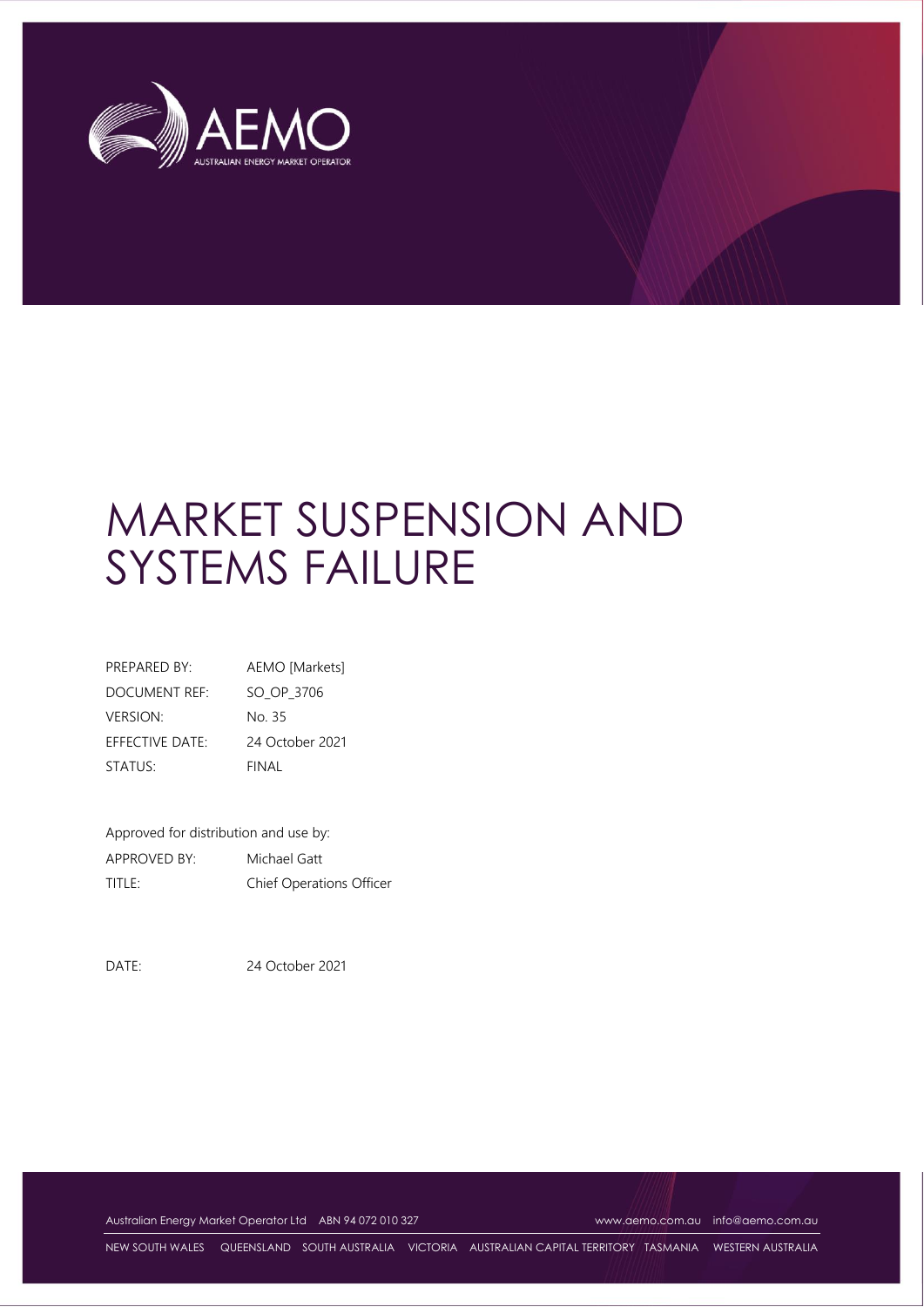

# **VERSION RELEASE DETAILS**

| Version | Effective Date | Summary of Changes                                                     |
|---------|----------------|------------------------------------------------------------------------|
| 35.0    | 24 Oct 2021    | Terminology updates for Five-minute Settlement (5MS) rule change.      |
|         |                | Updates for <i>Wholesale Demand Response</i> (WDR) rule change:        |
|         |                | Updated Appendix A: 'R' RHS term and Total Demand calculation in NEMDE |
|         |                |                                                                        |

# **NEXT REVIEW**

| Next Review Date | Review Type |
|------------------|-------------|
| 15/06/2023       | Periodic    |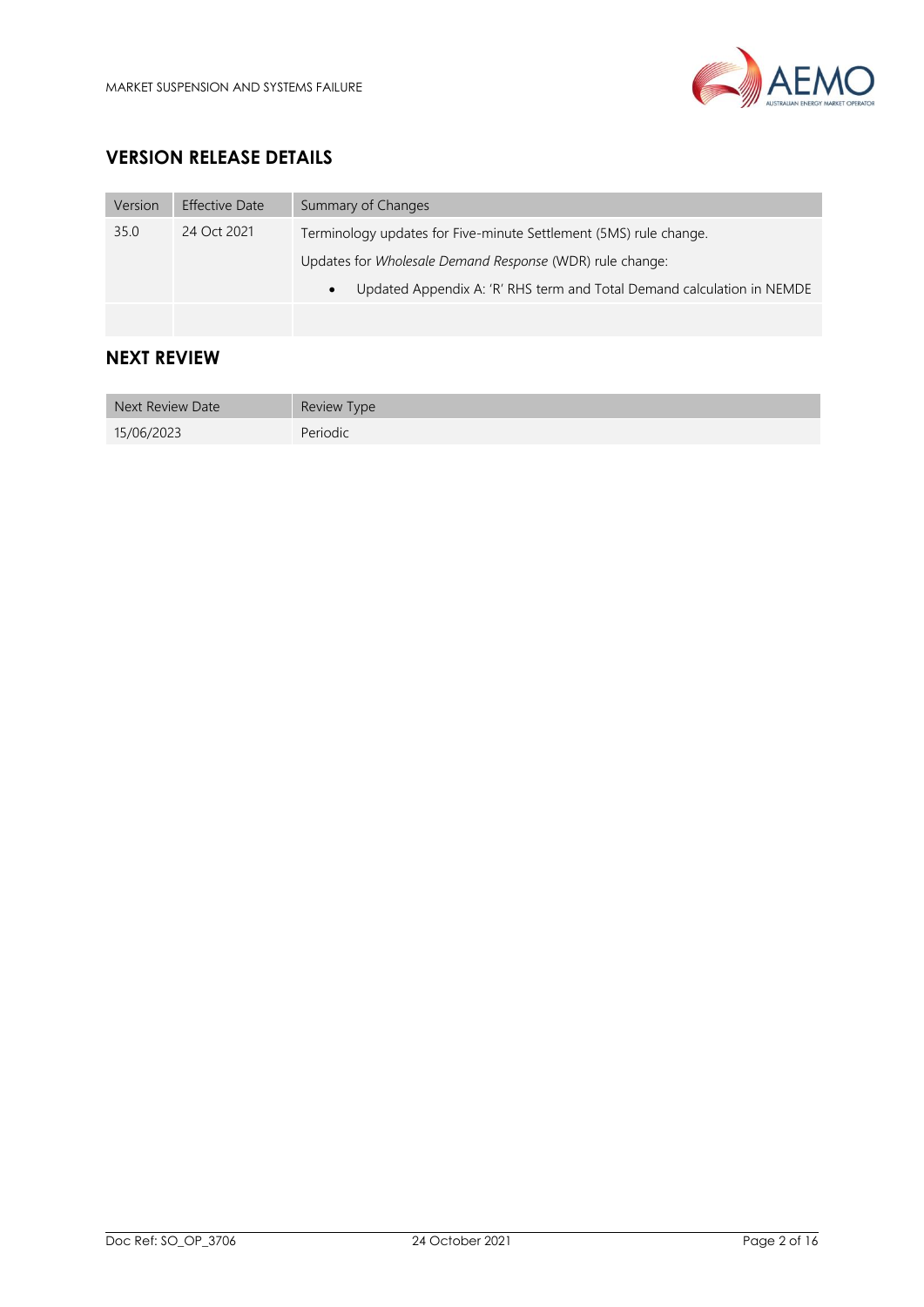

#### **CONTENTS**

| 1.                         | <b>INTRODUCTION</b>                                                                                                                                         | 5              |
|----------------------------|-------------------------------------------------------------------------------------------------------------------------------------------------------------|----------------|
| 1.1.                       | Purpose and scope                                                                                                                                           | 5              |
| 1.2.                       | Definitions and interpretation                                                                                                                              | 5              |
| 1.3.                       | Related documents                                                                                                                                           | 6              |
| 2.                         | FAILURE OF EMMS SERVER                                                                                                                                      | 6              |
| 3.                         | FAILURE OF AEMO CONTROL CENTRE                                                                                                                              | 6              |
| 4.                         | MARKET SUSPENSION                                                                                                                                           | 6              |
| 4.1.                       | Grounds for suspension                                                                                                                                      | 6              |
| 4.2.                       | Authority to suspend or resume spot market operation                                                                                                        | 6              |
| 5.                         | MARKET SUSPENSION DUE TO A BLACK SYSTEM                                                                                                                     | 7              |
| 6.                         | MARKET SUSPENSION DUE TO A JURISDICTIONAL DIRECTION                                                                                                         | 7              |
| 6.1.                       | Types of direction                                                                                                                                          | $\overline{7}$ |
| 6.2.                       | Threshold for suspending the spot market                                                                                                                    | $\overline{7}$ |
| 7.                         | MARKET SUSPENSION DUE TO AN INABILITY TO OPERATE THE SPOT MARKET IN ACCORDANCE<br>WITH THE PROVISIONS OF THE RULES                                          | 7              |
| 8.<br>8.1.<br>8.2.<br>8.3. | MARKET SUSPENSION DUE TO IT FAILURES<br>Failure of the Dispatch Process<br>Failure of SCADA<br>Error! Bookmark not defined.<br>Failure of Rebidding Systems | 8<br>8<br>8    |
| 9.                         | PROCEDURE DURING MARKET SUSPENSION                                                                                                                          | 10             |
| 9.1.                       | Declaration of Market Suspension                                                                                                                            | 10             |
| 9.2.                       | Dispatch during Market Suspension                                                                                                                           | 10             |
| 9.3.                       | Pricing during Market Suspension                                                                                                                            | 10             |
| 10.                        | RESUMPTION OF THE SPOT MARKET                                                                                                                               | 13             |
| 10.1.                      | Conditions for resumption                                                                                                                                   | 13             |
| 10.2.                      | Notice of resumption                                                                                                                                        | 13             |
| A.1                        | Overview                                                                                                                                                    | 14             |
| A.2                        | Automatic substitution processes                                                                                                                            | 14             |
| A.3                        | Market site failover rule                                                                                                                                   | 15             |

# **TABLES**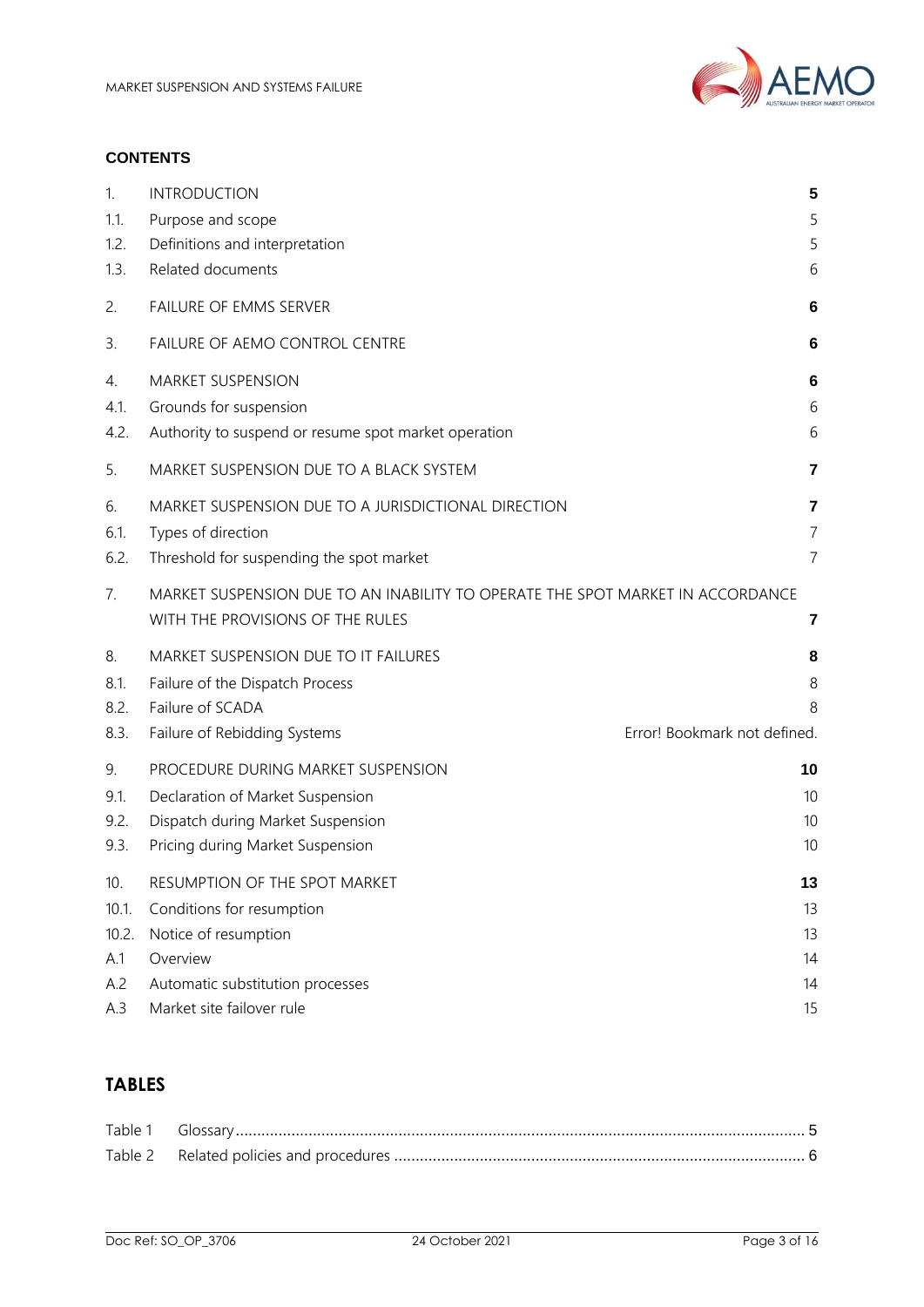

# **FIGURES**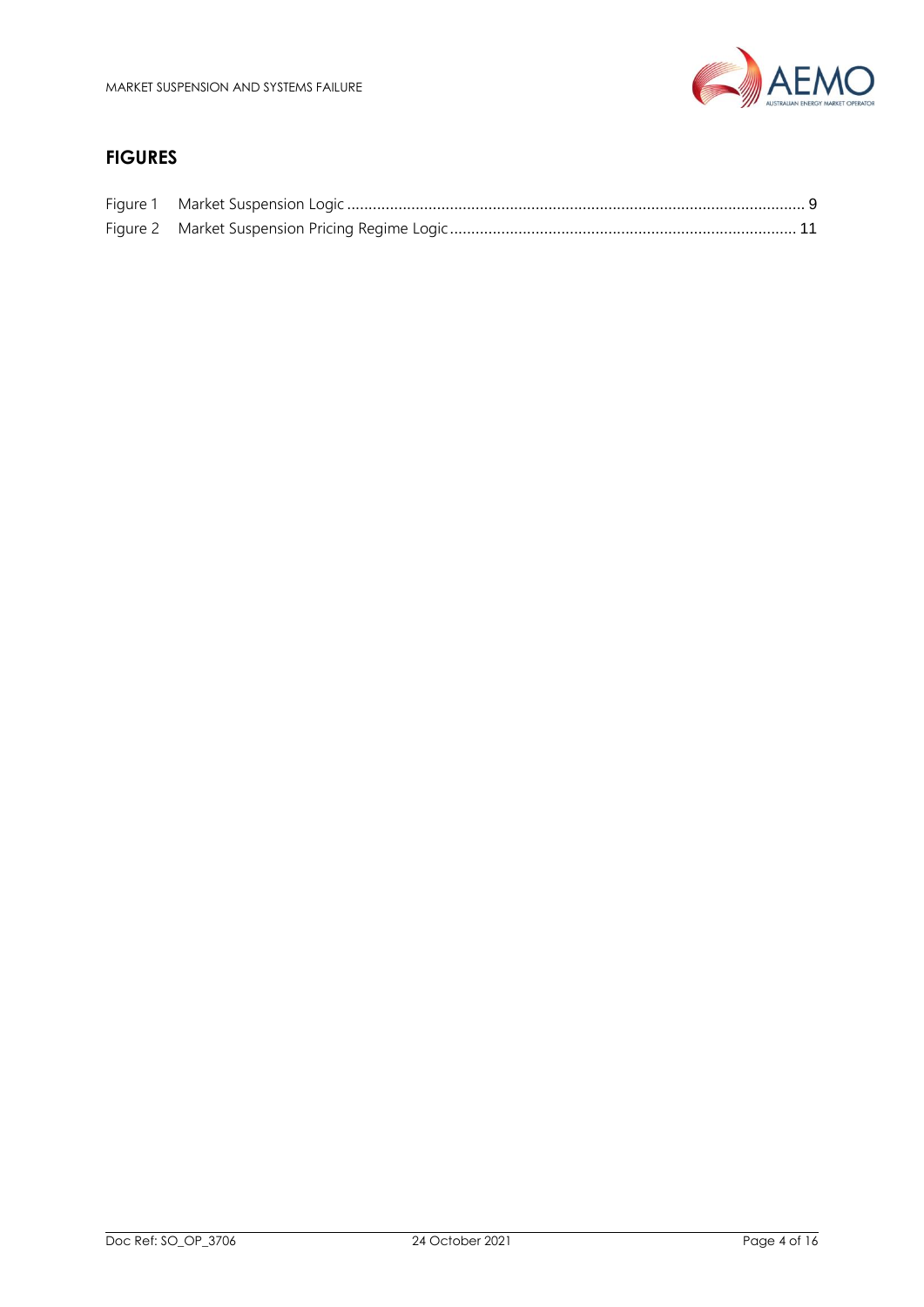

# <span id="page-4-0"></span>**1. INTRODUCTION**

#### <span id="page-4-1"></span>**1.1. Purpose and scope**

These are the *power system operating procedures* made under clause 4.10.1 of the National Electricity Rules (NER).

These Procedures have effect only for the purposes set out in the NER. The NER and the National Electricity Law prevail over these Procedures to the extent of any inconsistency.

These Procedures explain how *AEMO* manages situations where market systems fail, or which may require suspension of the *spot market*.

*AEMO* may suspend the *spot market* in one or more *regions* under clause 3.14.3 of the NER if:

- a *black system* occurs;
- *AEMO* is given a jurisdictional direction to suspend; or
- it has become impossible to operate the *market* in accordance with some or all of the NER, generally as the result of a major IT failure.

#### <span id="page-4-2"></span>**1.2. Definitions and interpretation**

#### **1.2.1. Glossary**

Terms defined in the National Electricity Law and the NER have the same meanings in these Procedures unless otherwise specified in this clause.

Terms defined in the NER are intended to be identified in these Procedures by italicising them, but failure to italicise a defined term does not affect its meaning.

The words, phrases and abbreviations in the table below have the meanings set out opposite them when used in these Procedures.

| Term             | Definition                                  |
|------------------|---------------------------------------------|
| <b>ADE</b>       | Aggregate Dispatch Error                    |
| <b>EMMS</b>      | Electricity Market Management System        |
| EMS.             | Energy Management System; used for SCADA    |
| <b>MW</b>        | megawatt                                    |
| <b>NEMDE</b>     | National Electricity Market Dispatch Engine |
| NER or Rules     | National Electricity Rules                  |
| <b>NRM</b>       | Negative Residue Management                 |
| <b>RHS</b>       | Right Hand Side                             |
| R <sub>T</sub> O | Real Time Operations (section of AEMO)      |
| <b>SCADA</b>     | Supervisory Control and Data Acquisition    |
| <b>TNSP</b>      | Transmission Network Service Provider       |
|                  |                                             |

#### <span id="page-4-3"></span>**Table 1 Glossary**

#### **1.2.2. Interpretation**

The following principles of interpretation apply to these Procedures unless otherwise expressly indicated: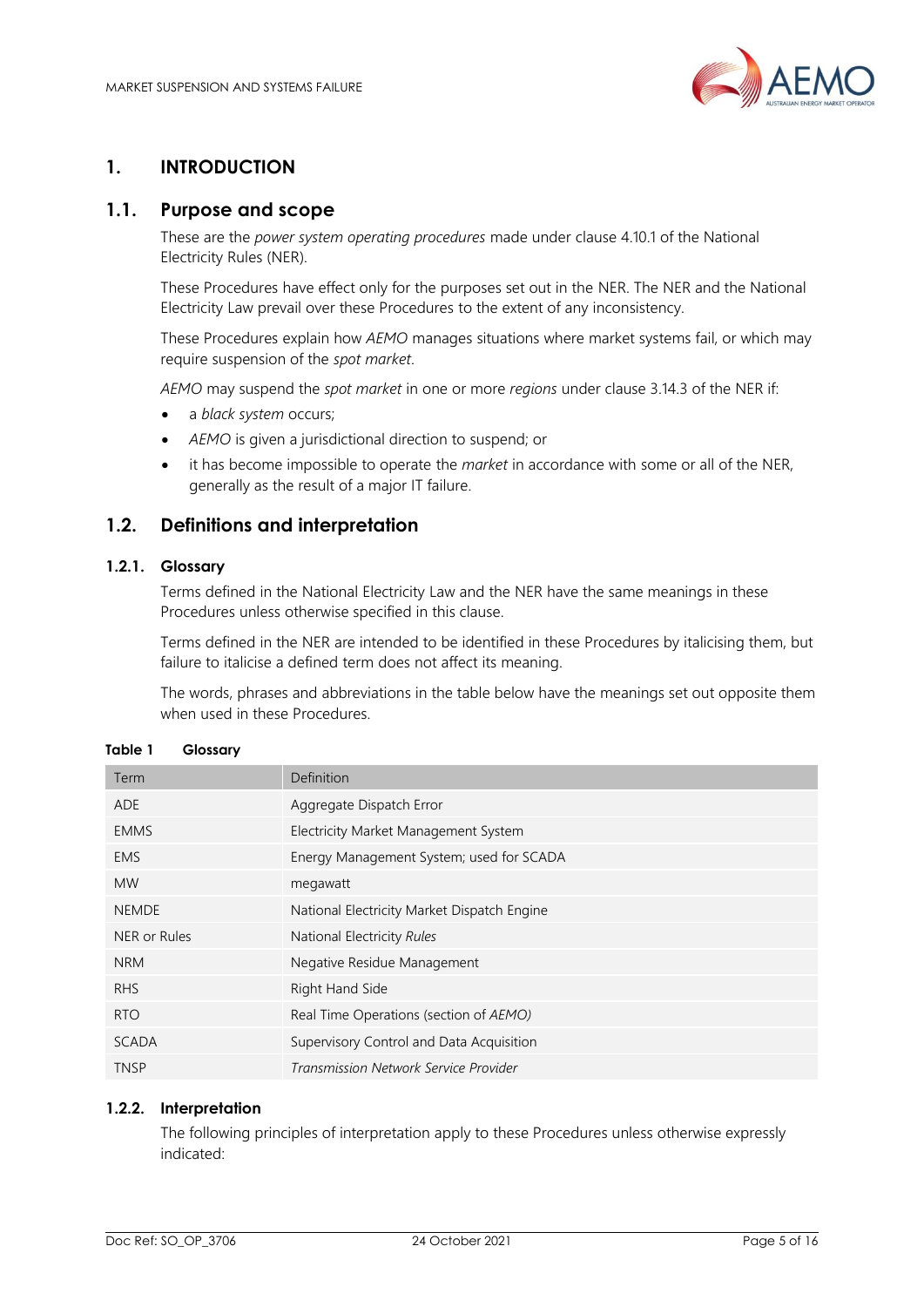

- (a) These Procedures are subject to the principles of interpretation set out in Schedule 2 of the National Electricity Law.
- (b) References to time are references to Australian Eastern Standard Time.

#### <span id="page-5-0"></span>**1.3. Related documents**

#### <span id="page-5-6"></span>**Table 2 Related policies and procedures**

| Reference  | Title                               | Location                                                                                                                                                             |
|------------|-------------------------------------|----------------------------------------------------------------------------------------------------------------------------------------------------------------------|
| SO OP 3705 | Dispatch                            | https://aemo.com.au/-<br>/media/files/electricity/nem/security_and_reliability/power_system_ops/proc<br>edures/so_op_3705-dispatch.pdf?la=en                         |
| SO OP 3710 | Load Forecasting                    | https://aemo.com.au/-<br>/media/files/electricity/nem/security and reliability/power system ops/proc<br>edures/so op 3710-load-forecasting.pdf?la=en                 |
| SO_OP_3715 | Power System<br>Security Guidelines | https://aemo.com.au/-<br>/media/files/electricity/nem/security and reliability/power system ops/proc<br>edures/so op 3715-power-system-security-quidelines.pdf?la=en |

#### <span id="page-5-1"></span>**2. FAILURE OF EMMS SERVER**

Services will automatically move from the failed node to a second node. An *outage* will be experienced while the service is restarted on the next node.

If all nodes are unavailable (due to the loss of a production EMMS site) then transfer of EMMS functions to the alternate site will be initiated. The following services may be impacted during this time:

- *dispatch* and *pre-dispatch;*
- EMMS production Oracle database; and
- infoserver database.

*Rebids* will not be accepted under these conditions.

#### <span id="page-5-2"></span>**3. FAILURE OF AEMO CONTROL CENTRE**

In the event of *control centre* failure, *AEMO* will advise all *Market Participants* with regard to the operational status of each *control centre*.

#### <span id="page-5-3"></span>**4. MARKET SUSPENSION**

#### <span id="page-5-4"></span>**4.1. Grounds for suspension**

The only circumstances in which *AEMO* may declare the *spot market* in a region to be suspended are set out in clause 3.14.3(a) of the NER. These conditions are discussed in greater detail in sections [5](#page-6-0)[-8.](#page-7-0) The *spot market* will not be suspended solely because:

- the *spot price* has reached the *market price cap* or *market floor price*;
- *AEMO* has issued a *direction* or intervened in the *market; or*
- *AEMO* is unable to operate *pre-dispatch* or *PASA* processes.

#### <span id="page-5-5"></span>**4.2. Authority to suspend or resume spot market operation**

*AEMO*'s NEM RTO Manager in charge of the shift has the authority to declare a suspension or resumption of the *spot market*.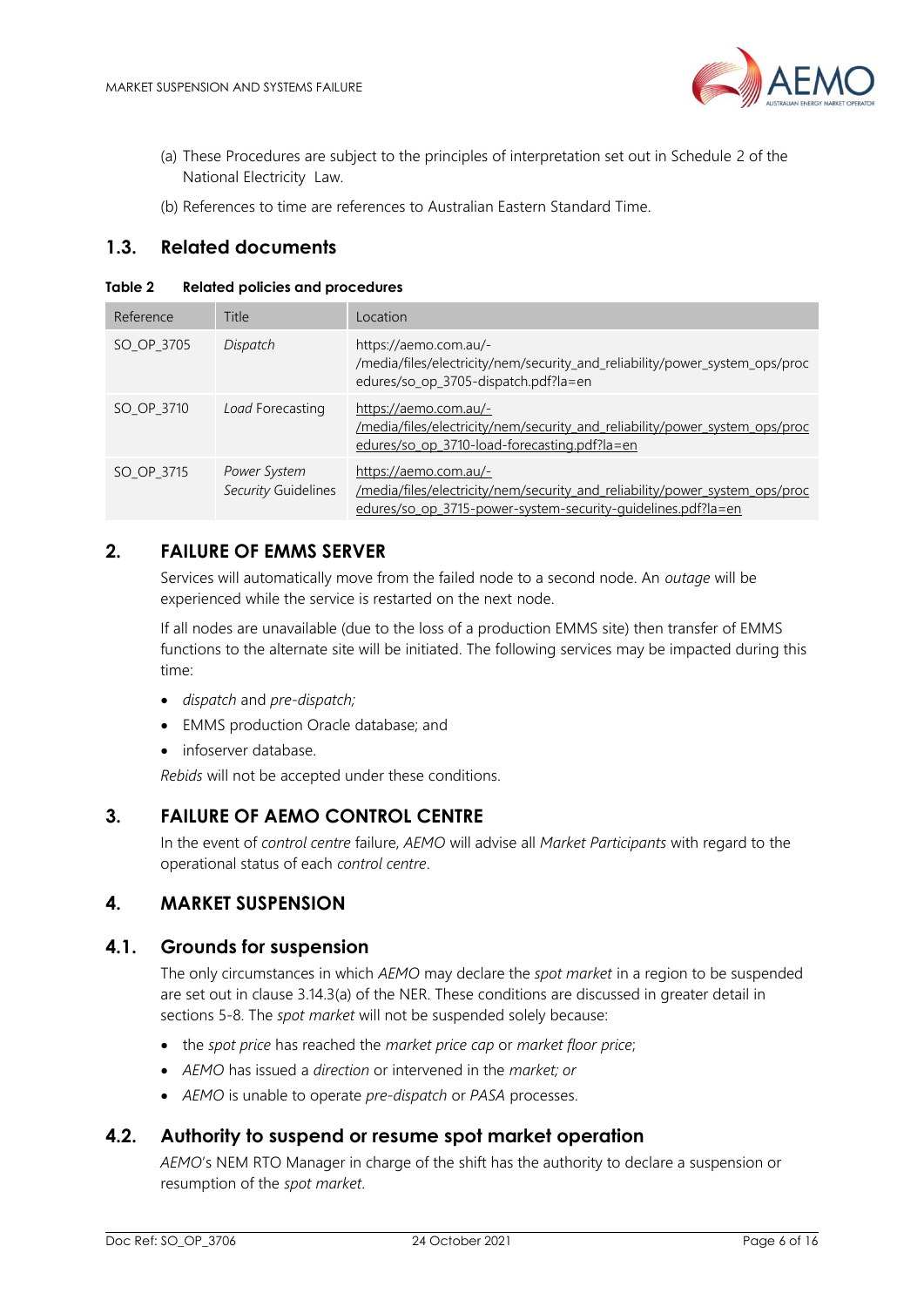

Once suspended, the *spot market* remains suspended until the declaration is revoked by *AEMO* informing *Market Participants* that the *spot market* will resume and the time that it will resume.

# <span id="page-6-0"></span>**5. MARKET SUSPENSION DUE TO A BLACK SYSTEM**

In accordance with clause 3.14.3(a)(1) of the NER, *AEMO* will immediately suspend the *spot market* in a *region* if the *power system* in that *region* has collapsed to a *black system*.

## <span id="page-6-1"></span>**6. MARKET SUSPENSION DUE TO A JURISDICTIONAL DIRECTION**

#### <span id="page-6-2"></span>**6.1. Types of direction**

Jurisdictional directions that may require *AEMO* to suspend the *market* can take different forms:

- (a) If *AEMO* has been directed by a *participating jurisdiction* to suspend the *market* in a *region* following the formal declaration by that *participating jurisdiction* of a state of emergency under its essential services, emergency management or equivalent legislation:
	- − *AEMO* will suspend the *market* in that *region* in accordance with the direction.
- (b) If *AEMO* has been directed by a *participating jurisdiction* to operate all or part of the *power system* in a manner contrary to the provisions of the *Rules* following the formal declaration by that *participating jurisdiction* of a state of emergency under its essential services, emergency management or equivalent legislation:
	- AEMO will assess the impact of the direction. If the impact is greater than the threshold level specified in section Error! Reference source not found., AEMO will suspend the *spot market* in that *region.*

#### <span id="page-6-3"></span>**6.2. Threshold for suspending the spot market**

- (a) If the impact of a jurisdictional *direction* to operate the *power system* in a manner contrary to the provisions of the *Rules,* or the impact of a *power system* emergency results in *dispatching generation, load* or *market network services* using manual *dispatch instructions* (due to the unavailability of *network constraints* or the inability of non-conformance procedures to maintain *power system security*), with a cumulative effect on at least 20% of the predicted *regional load,* then *AEMO* will determine that it is impossible to operate the *market* in accordance with the provisions of the Rules.
- (b) Notwithstanding the above threshold, *AEMO* may suspend the *spot market* in a *region* in situations where the impact of the jurisdictional direction*,* or the cumulative effect of *generation, load* or *market network services dispatched* using manual *dispatch instructions,* is less than 20% of the predicted *regional load,* if *AEMO* determines that it is nevertheless not possible to operate the *spot market* in accordance with the provisions of the *Rules*.

# <span id="page-6-4"></span>**7. MARKET SUSPENSION DUE TO AN INABILITY TO OPERATE THE SPOT MARKET IN ACCORDANCE WITH THE PROVISIONS OF THE RULES**

*AEMO* may not be able to operate the *spot market* in accordance with NER in the following circumstances:

- (a) IT failures see section [8.](#page-7-0)
- (b) Following a major *power system* emergency other than a *black system*. In this event *AEMO* will assess the impact on *spot market* operation using the threshold given in section Error! Reference source not found. to determine whether to suspend the *spot market*.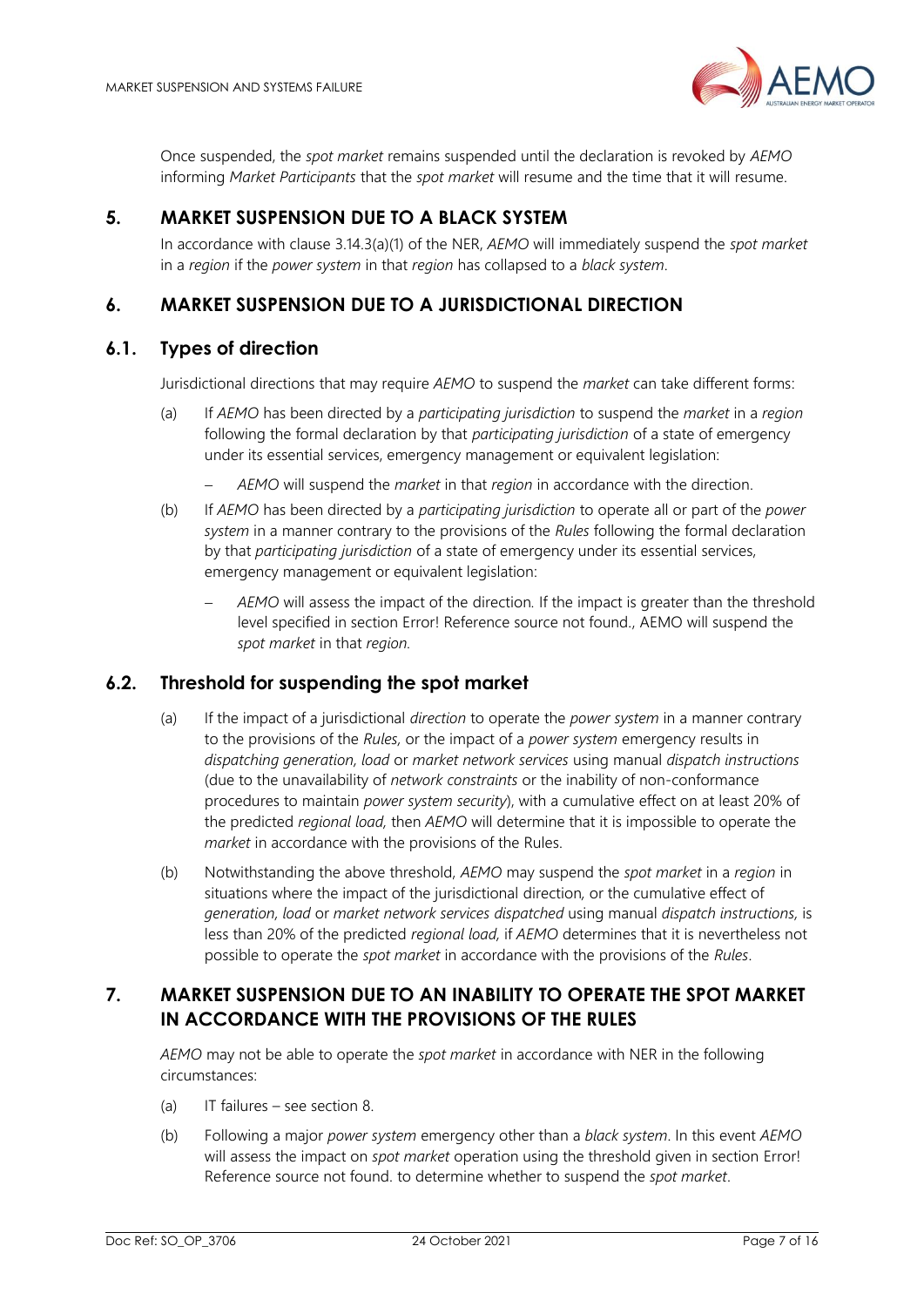

# <span id="page-7-0"></span>**8. MARKET SUSPENSION DUE TO IT FAILURES**

When determining under clause 3.14.3(a)(3) of the NER whether it has become impossible to operate the *spot market*, the following criteria will guide *AEMO*'s decision to suspend the *spot market*.

#### <span id="page-7-1"></span>**8.1. Failure of the Dispatch Process**

After thirty minutes of AEMO becoming aware of an IT failure that has resulted in the failure of the *dispatch* process, the *market* may be suspended in a *region* if the failed IT system is not expected to be available within a further 10 minutes.

A failure of the *dispatch* process includes, but is not limited to, the following:

- failure of NEMDE to solve:
- failure to communicate *dispatch instructions* to a significant proportion of *Market Participants* within a *region*; and
- *rebidding* failure where the *rebidding* failure is, in AEMO's reasonable opinion, due to AEMO IT systems and affects all *Market Participants* for both main and backup *rebidding* systems.<sup>1</sup>

#### <span id="page-7-2"></span>**8.2. Failure of SCADA**

If a large number of SCADA points have failed it may not be possible to remediate these inputs and maintain accurate dispatch. In such a case the following considerations will guide *AEMO*'s decision to suspend the *spot market* in a *region*:

- Thirty minutes have elapsed since AEMO became aware of the IT failure, and the failed IT system is not expected to be available within a further 10 minutes. OR
- Changes in *power system* conditions since the last valid *dispatch* run result in variations<sup>2</sup> in *dispatch* that persist for 3 consecutive *trading intervals* and in each of those intervals the variation exceeds:
	- (i) 200 MW on the Queensland to New South Wales Interconnector; or
	- (ii) 100 MW on the Heywood Interconnector; or
	- (iii) 200 MW on the Victoria to New South Wales Interconnector.

OR

• Constraints have violated in *dispatch*, where the violations cannot be managed through the hand dressing of SCADA.

OR

• A significant *transmission contingency event* has occurred (e.g. a major *generating unit* or *transmission network element* has come out of service) which cannot be managed through the hand dressing of SCADA.

OR

<sup>1</sup> If some *Market Participants* are unable to *rebid*, for example due to a communications failure outside AEMO's control, AEMO will assess the impact on *spot market* operation using the threshold given in section 6.2 to determine whether to suspend the *spot market*.

If and for so long as the *spot market* is not suspended, the non-conformance procedures will apply to *Market Participants* who are unable to *rebid* (refer to [SO\\_OP\\_3705 Dispatch\)](https://aemo.com.au/-/media/files/electricity/nem/security_and_reliability/power_system_ops/procedures/so_op_3705-dispatch.pdf?la=en).

<sup>&</sup>lt;sup>2</sup> That is, actual flows on the interconnector less the interconnector's target MW flow from NEMDE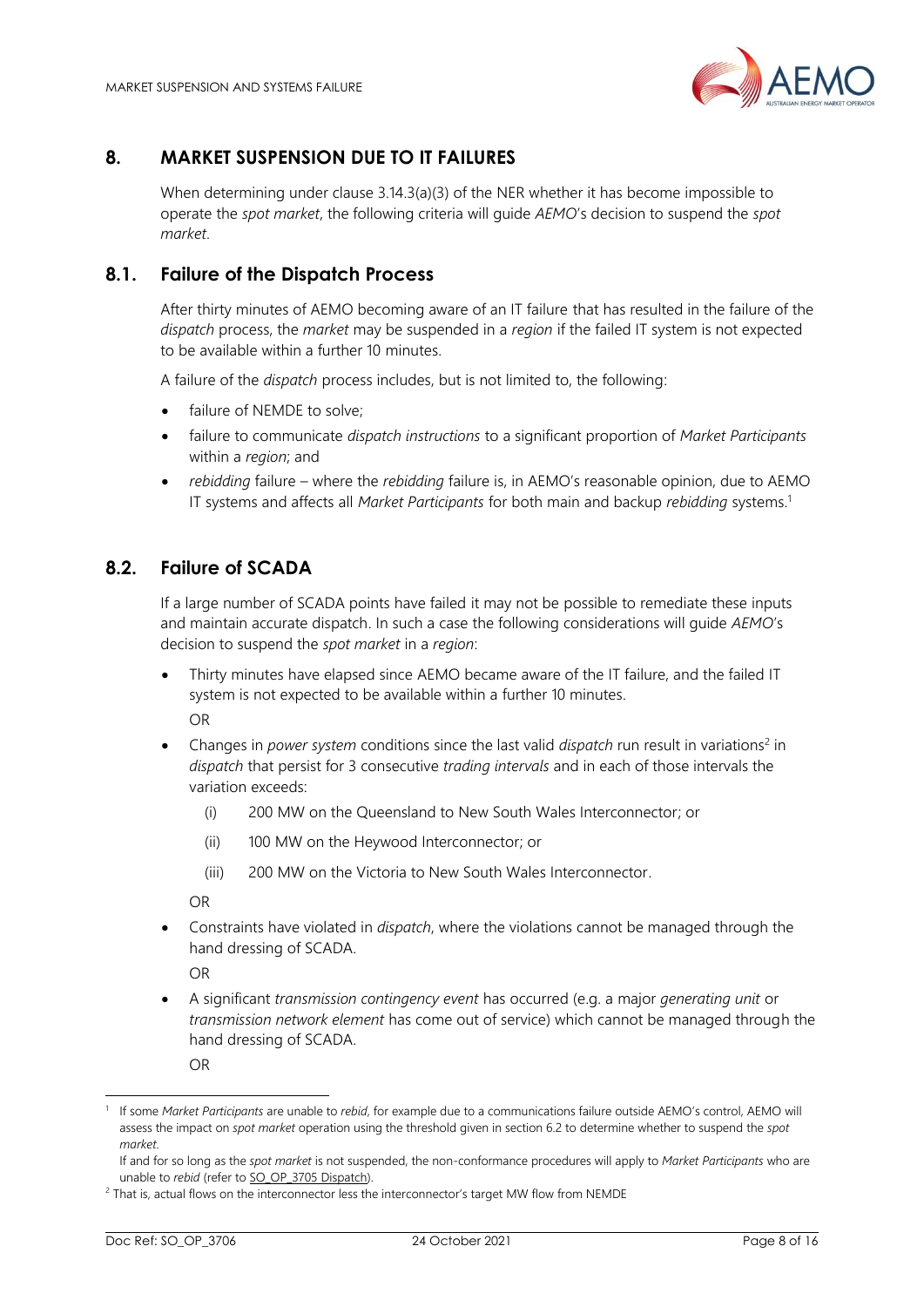

• AEMO intends to imminently direct for *frequency* control.

SCADA prioritisation and remediation is detailed in Appendix A.



#### <span id="page-8-0"></span>**Figure 1 Market Suspension Logic**

\*where this cannot be managed through the hand dressing of SCADA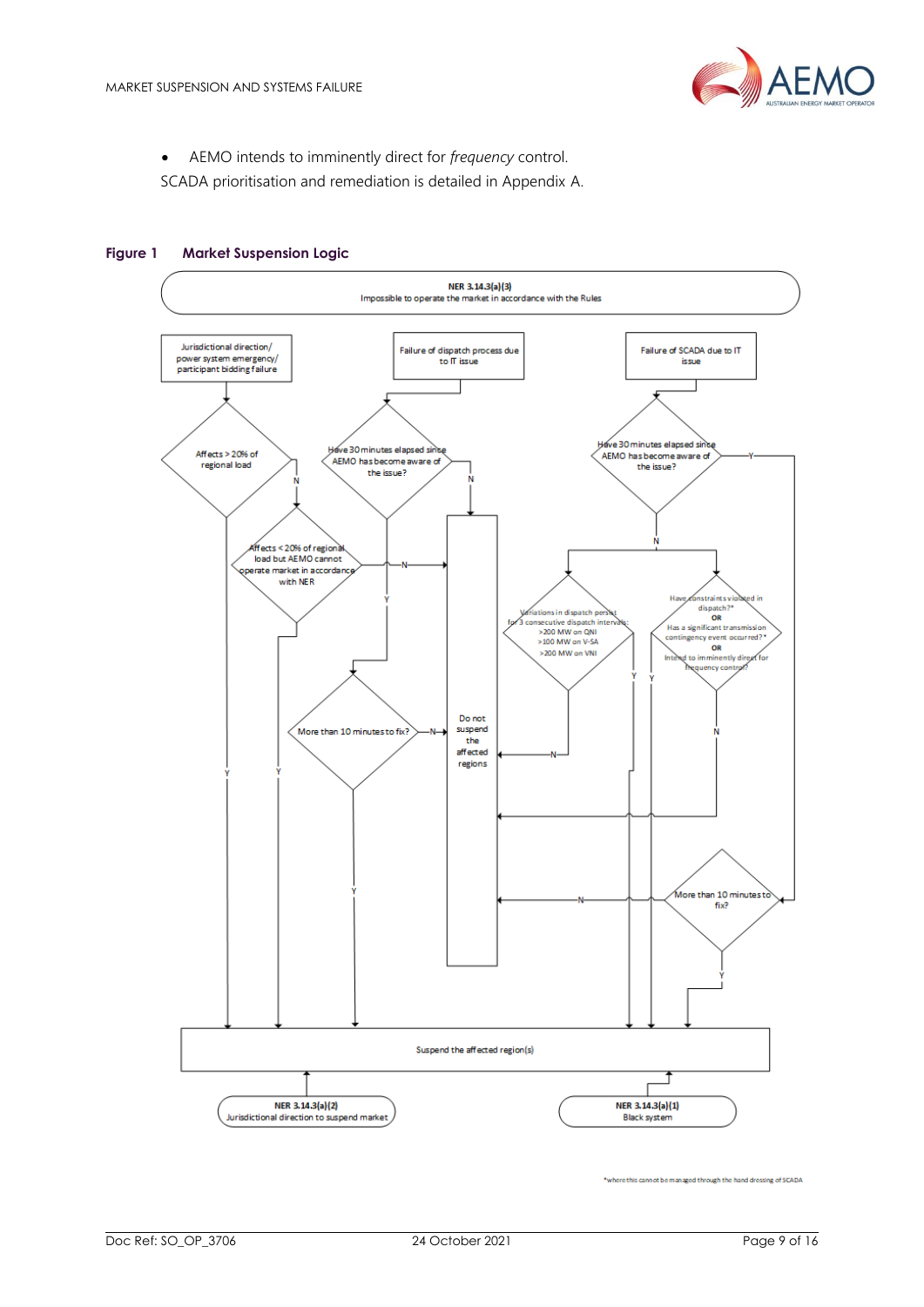

## <span id="page-9-0"></span>**9. PROCEDURE DURING MARKET SUSPENSION**

#### <span id="page-9-1"></span>**9.1. Declaration of Market Suspension**

- (a) If *AEMO* suspends the *spot market* in one or more *regions*, *AEMO* will issue a Market Notice advising the *market* of:
	- (i) the *suspended region*(s);
	- (ii) the pricing mechanism to be applied in each *suspended region*;
	- (iii) the reasons for the *market suspension*; and
	- (iv) the fact that *spot prices* and *ancillary service prices* for the first one or two *trading intervals* of the *market suspension* may be subject to manual review.
- (b) In the event of failure of the normal *Market* Notice Message System, *AEMO* will communicate with *Market Participants* using the *AEMO* Emergency Messaging System.

#### <span id="page-9-2"></span>**9.2. Dispatch during Market Suspension**

- (a) In a *region* or *regions* where, in *AEMO's* reasonable opinion, it remains possible to do so, *dispatch* is to continue in accordance with NER rule 3.8.
- (b) If, in *AEMO's* reasonable opinion, it is not possible in a *region* or *regions* to continue to *dispatch* in accordance with NER rule 3.8, then *AEMO* may use a recently *published predispatch schedule*.
- (c) Where possible, *dispatch instructions* will be issued electronically via market systems or the *automatic generation control system* (*AGC*). *AEMO* may issue *dispatch instructions* in some other form if in its reasonable opinion the normal processes are not available. *Market Participants* in respect of *scheduled plant* will be notified of the applicable form for *dispatch instructions* through available communication channels.
- (d) The *pre-dispatch schedule* is not considered current if:
	- (i) the difference between actual demand and forecast demand exceeds the *load* forecasting error threshold (refer to [SO\\_OP\\_3710 -](https://aemo.com.au/-/media/files/electricity/nem/security_and_reliability/power_system_ops/procedures/so_op_3710-load-forecasting.pdf?la=en) Load Forecasting);
	- (ii) there has been a material change to *scheduled plant* status (eg. unit availability); or
	- (iii) there has been a material change to *constraints* in *dispatch* (eg. transfer limit has changed).

#### <span id="page-9-3"></span>**9.3. Pricing during Market Suspension**

(a) During suspension of the *spot market*, prices may either be determined in accordance with NER rule 3.9, or in accordance with the published *market suspension pricing schedule* under NER clause 3.14.5(e). The flowchart below outlines the *process* followed by *AEMO* when determining prices during *market suspension*.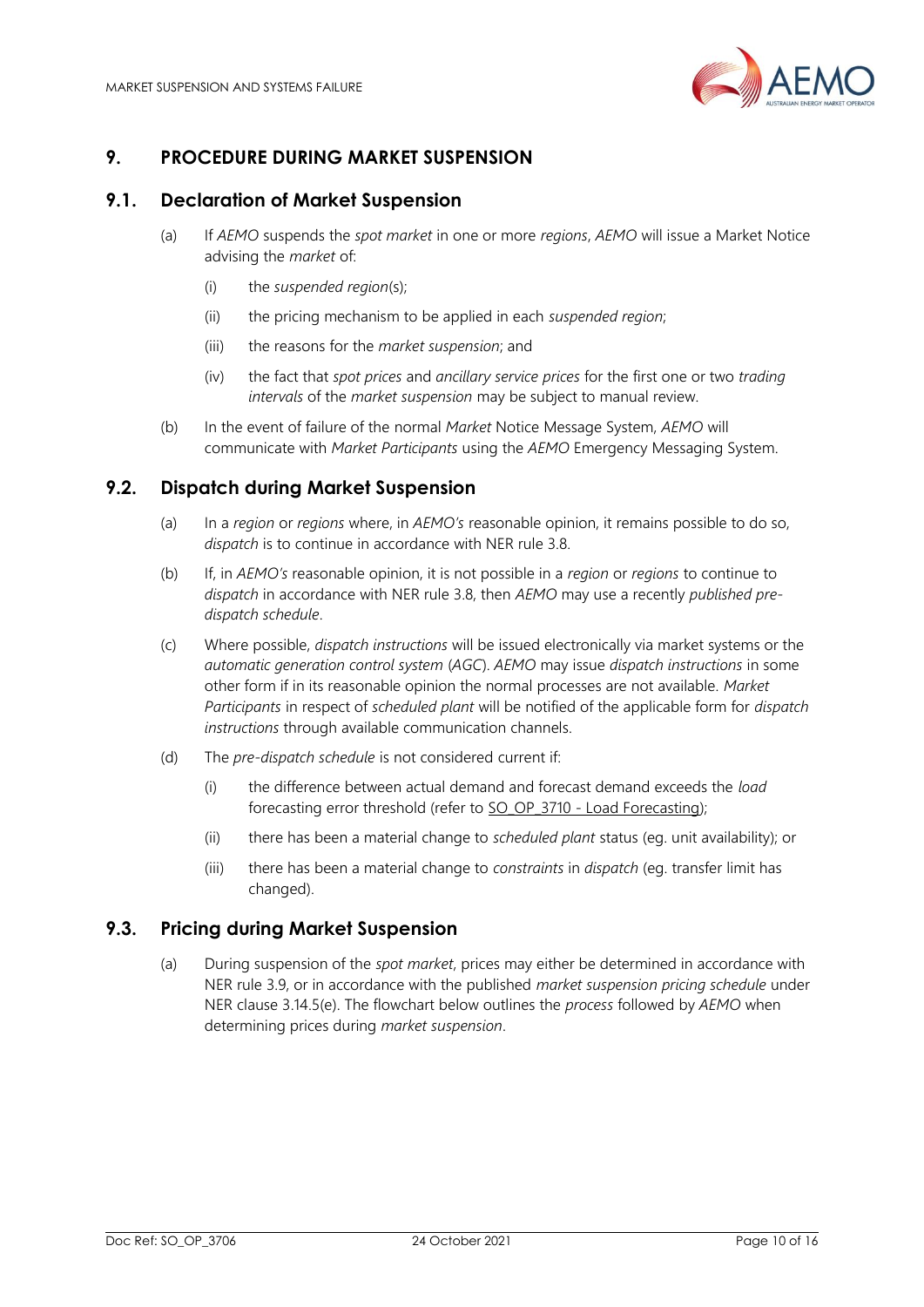



#### <span id="page-10-0"></span>**Figure 2 Market Suspension Pricing Regime Logic**

(b) NER clause 3.14.4(c) states that the *spot market* in a *region* is suspended from the start of the *trading interval* in which the declaration of a *market suspension* occurs. Because *spot* and *ancillary service prices* are published at the start of a *trading interval*, the prices in the first *trading interval* of a *market suspension* will need to be reviewed, except in the case of a *region* being suspended with *dispatch* and pricing continuing under NER rules 3.8 and 3.9. If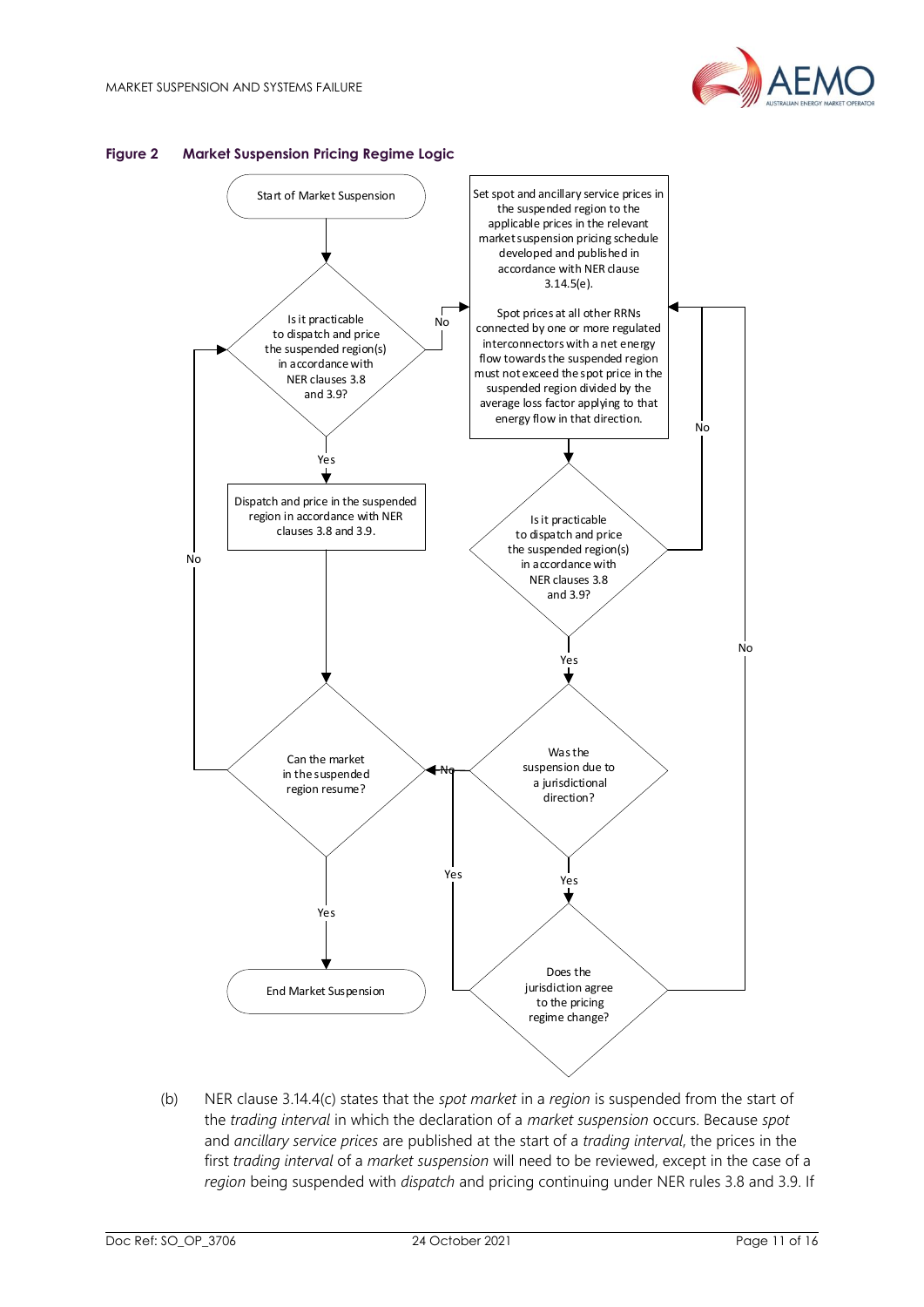

a declaration of *market suspension* occurs at a point in a *trading interval* after the pricing run for the subsequent *trading interval* has been triggered, then prices in the subsequent *trading interval* will also require manual review, except in the case of normal *dispatch* and pricing continuing. *AEMO* will endeavour to publish any manually reviewed prices by the end of the following *business day*.

- (c) If the pricing regime during a *market suspension* changes from pricing under NER rules 3.8 and 3.9 to the *market suspension pricing schedule*, or vice versa, *AEMO* will issue a Market Notice informing *Market Participants* of the change and when it will occur. Where the pricing regime changes from the *market suspension pricing schedule* to pricing under NER rules 3.8 and 3.9, *AEMO* will provide a minimum two hours' notice to allow an orderly transition to such pricing, and will communicate with *Market Participants* in the *suspended region* prior to setting a time for the *spot market* to resume. Note that the pricing regime can change from the *market suspension pricing schedule* to pricing under NER rules 3.8 and 3.9 only if:
	- (i) it is practicable to operate *central dispatch* and determine *spot prices* and *ancillary service prices* for the *suspended region* in accordance with NER rules 3.8 and 3.9; and
	- (ii) the directing jurisdiction agrees to the change, where the *market suspension* was due to a jurisdictional direction.
- (d) If the *market suspension pricing schedule* is being used in a *suspended region*, then:
	- (i) those prices are not subject to MPC override (NER 3.9.2(e)(1)), intervention pricing (NER 3.9.2(e)(2) and 3.9.3), or price revision due to manifestly incorrect inputs (NER 3.9.2B);
	- (ii) those prices are still subject to *administered price caps* and *administered floor prices* (NER 3.14.2); and
	- (iii) *spot prices* in all other *regions* connected by one or more *regulated interconnectors* that have a net *energy* flow towards the *suspended region* will be capped at the price in the *suspended region* divided by the average *loss factor* applying to that *energy* flow in that direction, unless the *spot price* in the exporting *region* has been replaced due to:
		- (A) a manifestly incorrect input (NER 3.9.2B); or
		- (B) a failure of the dispatch algorithm (NER 3.8.21(b)).
- (e) Prices during a *market suspension* either pricing under NER rules 3.8 and 3.9 or the *market suspension pricing schedule* – will be published in real time. This will allow automated Negative Residue Management (NRM) *constraints* to control counterprice flows. However, the prices in the *market suspension pricing schedule* will not be published in *pre-dispatch*. This means there is a risk that automated NRM based on *pre-dispatch* forecasts might not be accurately triggered during a *market suspension*. AEMO considers that this risk is manageable given the uncertainty associated with *pre-dispatch* forecasts, the rarity of *market suspensions*, and the potential for manual application of NRM *constraints* if necessary.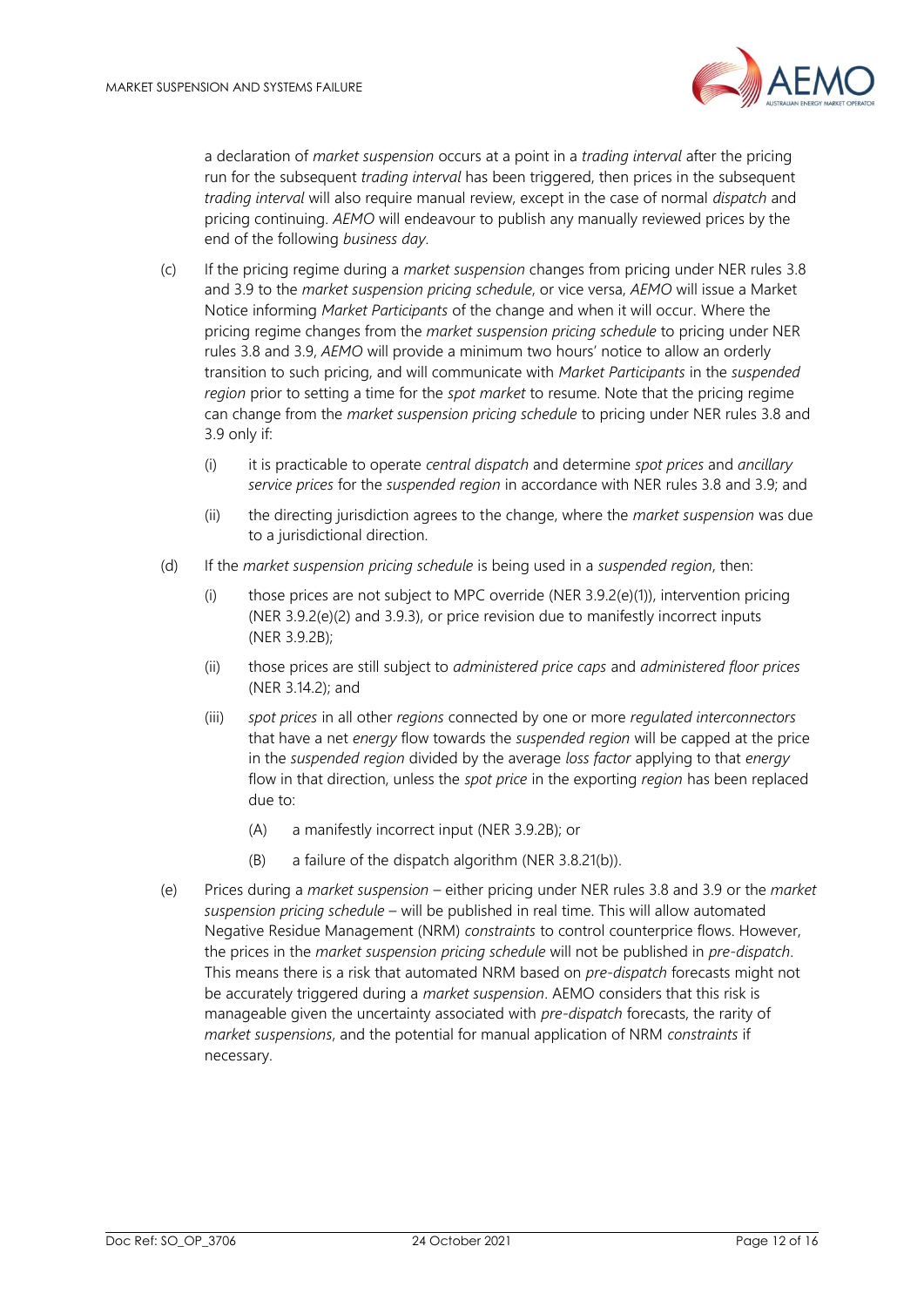

# <span id="page-12-0"></span>**10. RESUMPTION OF THE SPOT MARKET**

#### <span id="page-12-1"></span>**10.1. Conditions for resumption**

If the *spot market* was suspended in a *region*, the *spot market* can be resumed only if all the following conditions are satisfied:

- (a) (if applicable) the *black system* condition no longer exists;
- (b) (if applicable) the jurisdictional direction to suspend the *spot market* has been revoked;
- (c) the original cause of the *market suspension* has been eliminated or sufficient steps have been taken to exclude its influence on *market* processes and *AEMO* assesses that the possibility of suspending the *spot market* within the next 24 hours due to the same cause is minimal; and
- (d) *AEMO* determines that it can operate the *market* in accordance with the provisions of the NER.

#### <span id="page-12-2"></span>**10.2. Notice of resumption**

- (a) *AEMO* will issue a Market Notice informing *Market Participants* of the decision to resume the *spot market*, and the time at which the resumption will occur.
- (b) As a general principle, the notice period before resuming the *spot market* will be commensurate with the amount of time the *spot market* has been suspended, and the time reasonably necessary to allow an orderly transition to normal *dispatch* and pricing. *AEMO*  will provide a minimum of:
	- (i) two hours' notice before resuming the spot market if the suspension was due to a *black system* or jurisdictional direction; and
	- (ii) 30 minutes notice (6 *trading intervals*) if the *market* was suspended due to a failure of *AEMO*'s *market* systems.
- (c) *AEMO* will communicate with *Market Participants* in the *suspended region* prior to setting a time for the *spot market* to resume.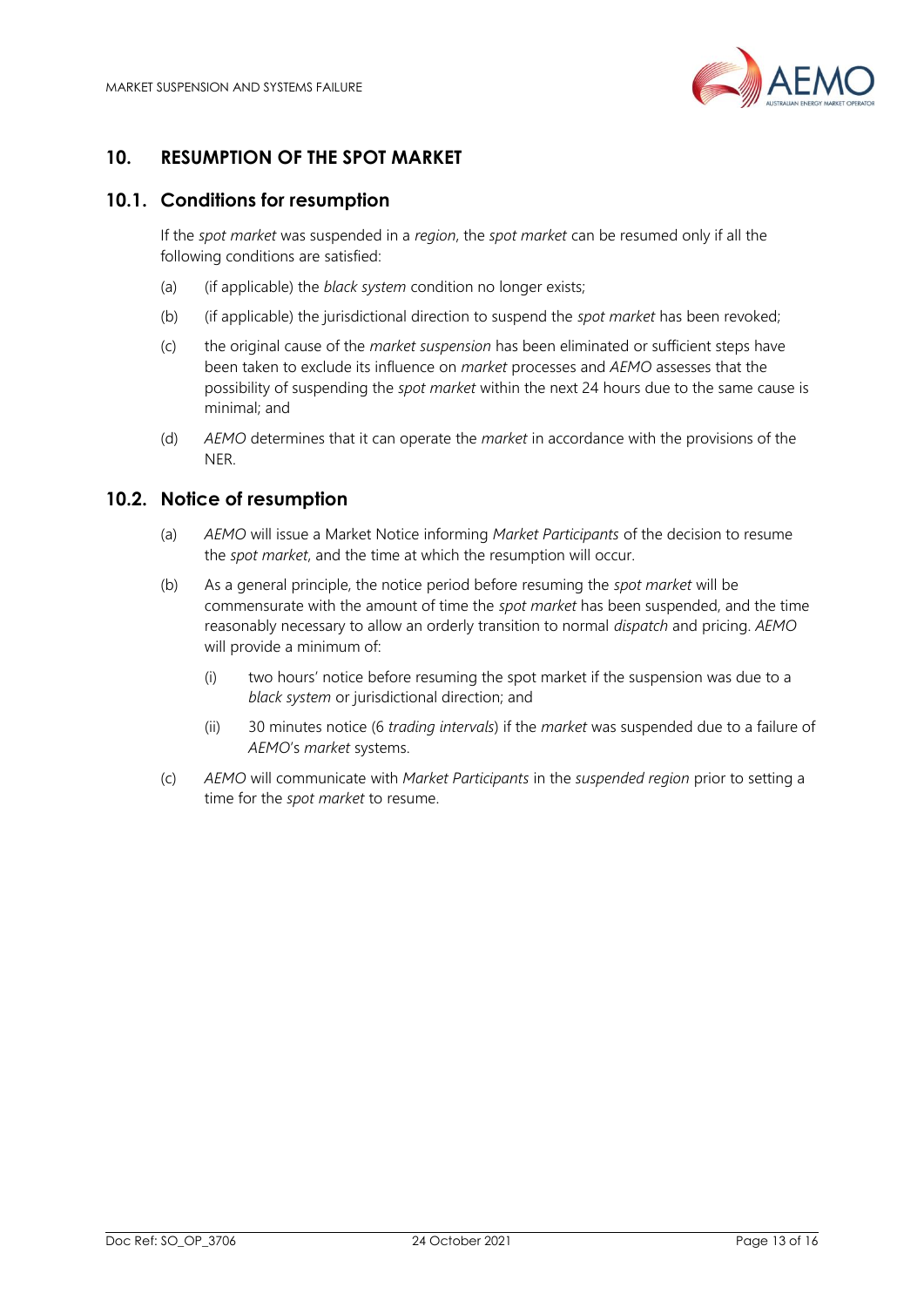

# **Appendix A SCADA System Failure**

## <span id="page-13-0"></span>**A.1 Overview**

SCADA data is used by NEMDE in the real-*time dispatch process*. The dispatch process selects SCADA data for processing in the following order:

- 1. Manually substituted data.
- 2. Good quality data (for *transmission line* megawatt and megavar flows, this may be the good alternative-end measure if the primary-end measure is deemed abnormal by EMS).
- 3. Automatically substituted data (see below).

#### <span id="page-13-1"></span>**A.2 Automatic substitution processes**

When SCADA data fails or if there is partial SCADA system failure, and there is no alternative data, NEMDE dispatch uses the following automatic substitution processes:

- (a) For Scheduled and Semi-Scheduled MW data:
	- (i) For *Trader* MW data ('T' terms and unit Initial MW): if data is suspect, NEMDE will use the unit *dispatch* target from the previous *trading interval* indefinitely.
	- (ii) For *Interconnector* MW flow data ('I' terms and Initial Flow): if data is suspect, NEMDE will use the *interconnector flow* target from the previous *trading interval* indefinitely.
	- (iii) For *Region* forecast demand data ('R' terms and Total Demand): NEMDE calculates this as:

 $SCADA$  initial scheduled demand<sup>4</sup> (EMS ID:  $*$ .XDEM) – Regional summation of initial *Scheduled loads* <sup>5</sup> + Regional summation of initial *Wholesale Demand Response*<sup>6</sup> estimated Regional share of interconnector and MNSP losses<sup>7</sup> +SCADA forecast demand change<sup>8</sup> (EMS ID: \*.DF) + SCADA aggregate dispatch error adjustment (EMS ID: \*.ADE)

If the SCADA initial scheduled demand is suspect (due to old *dispatch* targets in EMS) NEMDE will use the cleared scheduled demand less aggregate dispatch error (ADE) determined in the previous *trading interval*. These values are stored in the EMMS.

Zero will be used if the SCADA forecast demand change or the SCADA ADE are suspect.

- (b) For unscheduled data ('A', 'S' terms):
	- (i) If all SCADA is suspect, NEMDE will use the last good values for 72 hours and thereafter the *constraint* RHS default values (subject to the *market* site failover *rule below*).

<sup>4</sup> SCADA scheduled demand = sum of scheduled and semi-scheduled generation plus net import. If MW is suspect quality, the previous dispatch target is substituted. This calculation is done in EMS.

<sup>5</sup> Regional summation of initial *Scheduled loads* = sum of SCADA MW of *Scheduled loads* in the region. If SCADA MW is suspect quality the previous dispatch target is substituted. This calculation is done in NEMDE.

<sup>6</sup> Regional summation of initial *Wholesale Demand Response* = sum of Initial MW of *Wholesale Demand Response Units* in the region. If SCADA data is available, Initial MW is SCADA MW of the unit. If SCADA MW is suspect quality or the unit is not registered to provide SCADA data, previous dispatch target is substituted. This calculation is done in NEMDE.

The estimation of the regional losses are based on the initial interconnector flows. This calculation is done in NEMDE.

<sup>&</sup>lt;sup>8</sup> The EMS 5-minute Demand Estimator calculates this based on historical SCADA scheduled demands that are equivalent to the SCADA initial scheduled demand in terms of the handling of suspect data.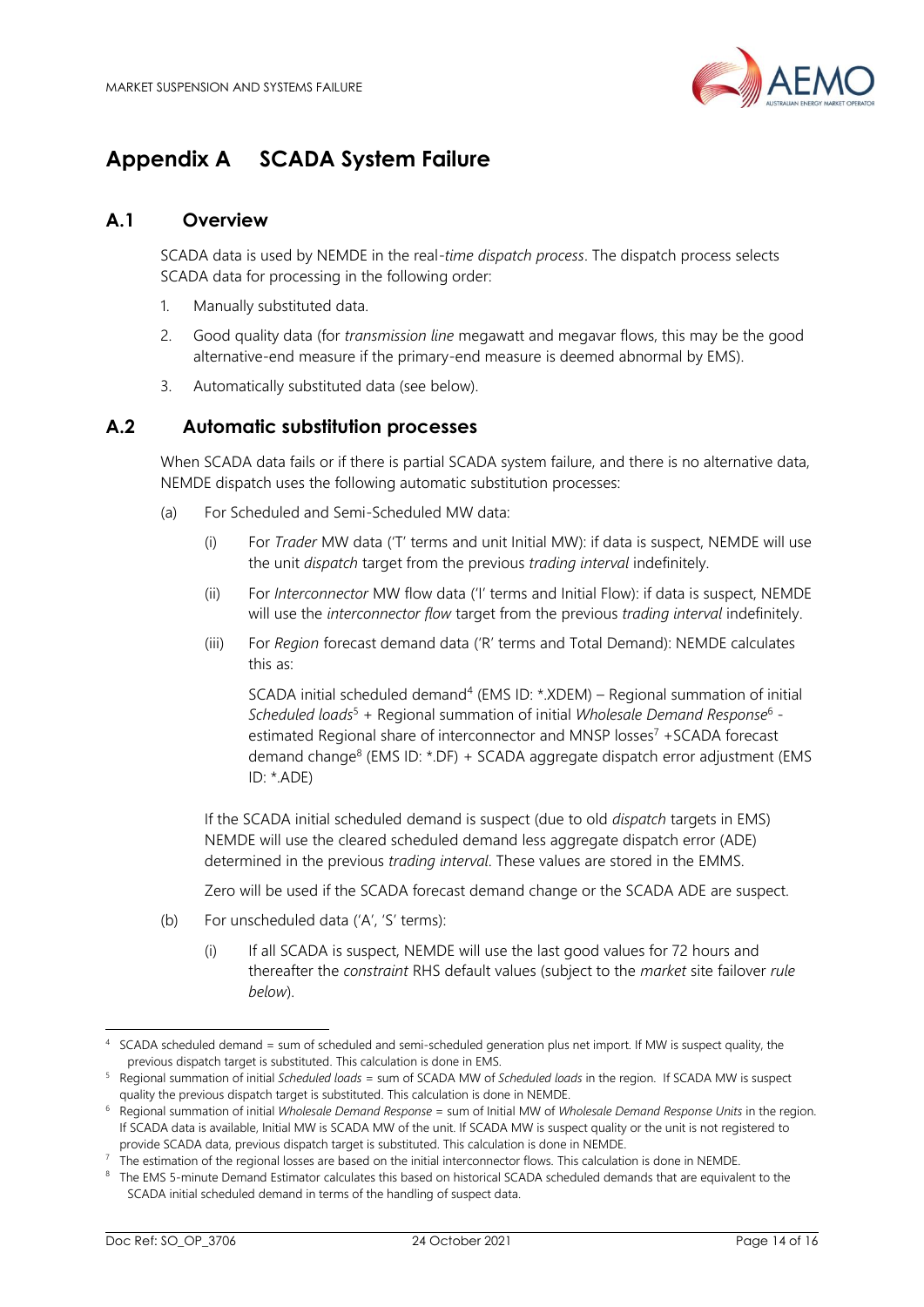

- (ii) If only individual SCADA points are suspect, NEMDE will use the last good value indefinitely (subject to the *market* site failover *rule below*).
- (iii) For aggregated *scheduled generating units*, the risk of the largest *generating unit* trip may need to be assessed for each individual plant. In such cases, AEMO defines the risk for each individual plant as a separate analog term 'A' in *constraint* RHS terms.
- (c) For Entered Value data ('E' terms)
	- (i) Limits (line ratings) have no quality flagging.
	- (ii) Limits are seasonal-based and sourced from EMS tables, or via SCADA as dynamic ratings.
	- (iii) Are not subject to the *market* site failover rule below.
- (d) Dynamic line ratings
	- (i) TNSPs provide dynamic line ratings via SCADA ('A' terms). These ratings are written to a Limit Record ('E' terms). The value in the Limit Record is used by NEMDE. If the SCADA value is suspect then the last good value remains in the Limit Record.
	- (ii) *AEMO* may replace the Limit Record value with either a manually entered value or the default work book ratings supplied by the TNSP.

#### <span id="page-14-0"></span>**A.3 Market site failover rule**

At any time if a SCADA point is suspect in the first *trading interval* following a *market* site failover, then NEMDE will use the default value.